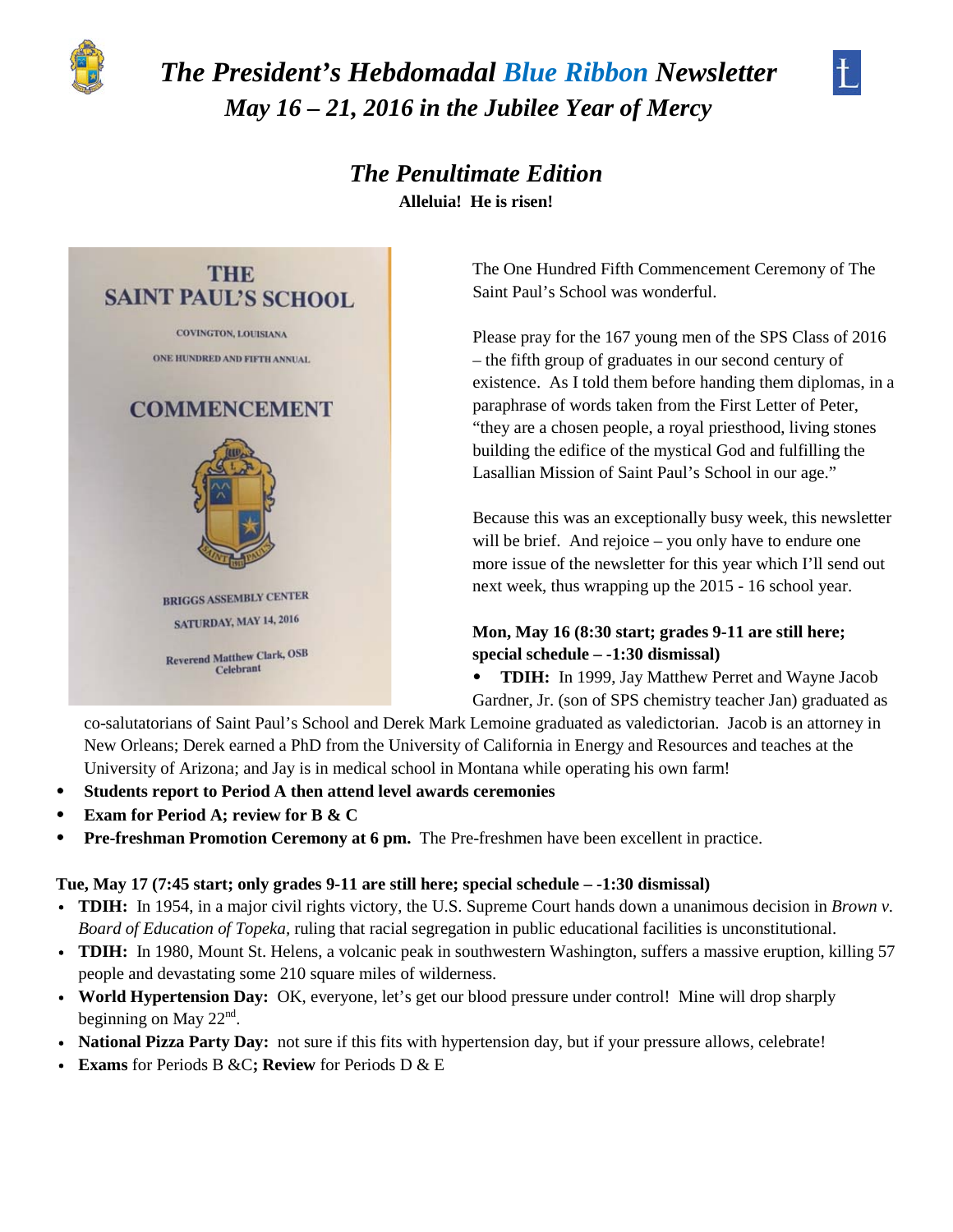# **Wed, May 18 (7:45 start; only grades 9-11 are still here; 1:30 dismissal)**

- **TDIH:** In 1588, a massive Spanish fleet, known as the "Invincible Armada," sets sail from Lisbon on a mission to secure control of the English Channel and transport a Spanish invasion army to Britain from the Netherlands.
- **Exams** for Periods D & E**; Review** for Periods F & G
- **1:30 dismissal**
- **Dads' Club** meeting to be held Wednesday, May 18 at 7:00p at the Abita Brewery Visitor Center.



*bow following presentation of their original plays. The boys wrote, produced, directed and acted.*

**Thu, May 19 (Only grades 9-11 are still here; Special Exam Schedule; 7:45 – 11:00)**

• **National Accountant's Day:** God bless the accountants, who keep the money straight! Give a nod to Jo and Tara today for their work in our accounting office!

• **Exams for Periods F & G; 11 am dismissal**

# **Fri, May 20 (Teacher Records Day; conflict / make up exam day)**

• **Eliza Doolittle Day** honors Miss Doolittle (heroine of George Bernard Shaw's *Pygmalion*) for demonstrating the importance of speaking one's native language properly. Let's all talk our bestest English today! (lol)

# **Sat, May 21**

- **National Waitstaff Day**: Today we celebrate those men and women of the food service industry who go above and beyond to make your meal as pleasant as possible.
- **Turn Beauty Inside Out Day**: This day serves as a reminder that inner beauty is more important than outer beauty. Challenge the usual definition of beauty as portrayed in popular media and advertising by recognizing the wonderful actions and attitudes of people who are beautiful on the inside. Annually, the third Wednesday in May.
- **Prayer Breakfast (9 am in cafeteria):** The breakfast is sponsored by St. Benedict Parish Knights of Columbus but has outgrown the parish's facility so they asked to have it here. They expect about 150 people to attend. My thanks to Karen Hebert for being the liaison and to the Student Hosts who have volunteered to work the event.

#### **Sun May 22**

**National Museum Day:** Plan to visit a museum this summer and expand your cultural horizons!

**Apology:** Please accept my apology for the errata in last week's newsletter: I omitted the baseball celebration, had the athletic signing on the wrong day, had level awards ceremony on the wrong day and probably messed up a couple of other things, too. My rapidly aging brain is obviously ready for summer. I tried to be very accurate this week.

**The Last Day of School:** Last year, I spent the last day of school listening to angry neighbors about the way several of our students drove away from campus. I don't intend to deal with this issue again this year. We will have Covington Police around campus and many faculty supervisors. We will take strong disciplinary action against any student driving irresponsibly. I know the boys are excited that the year has ended, but that's no excuse for this behavior.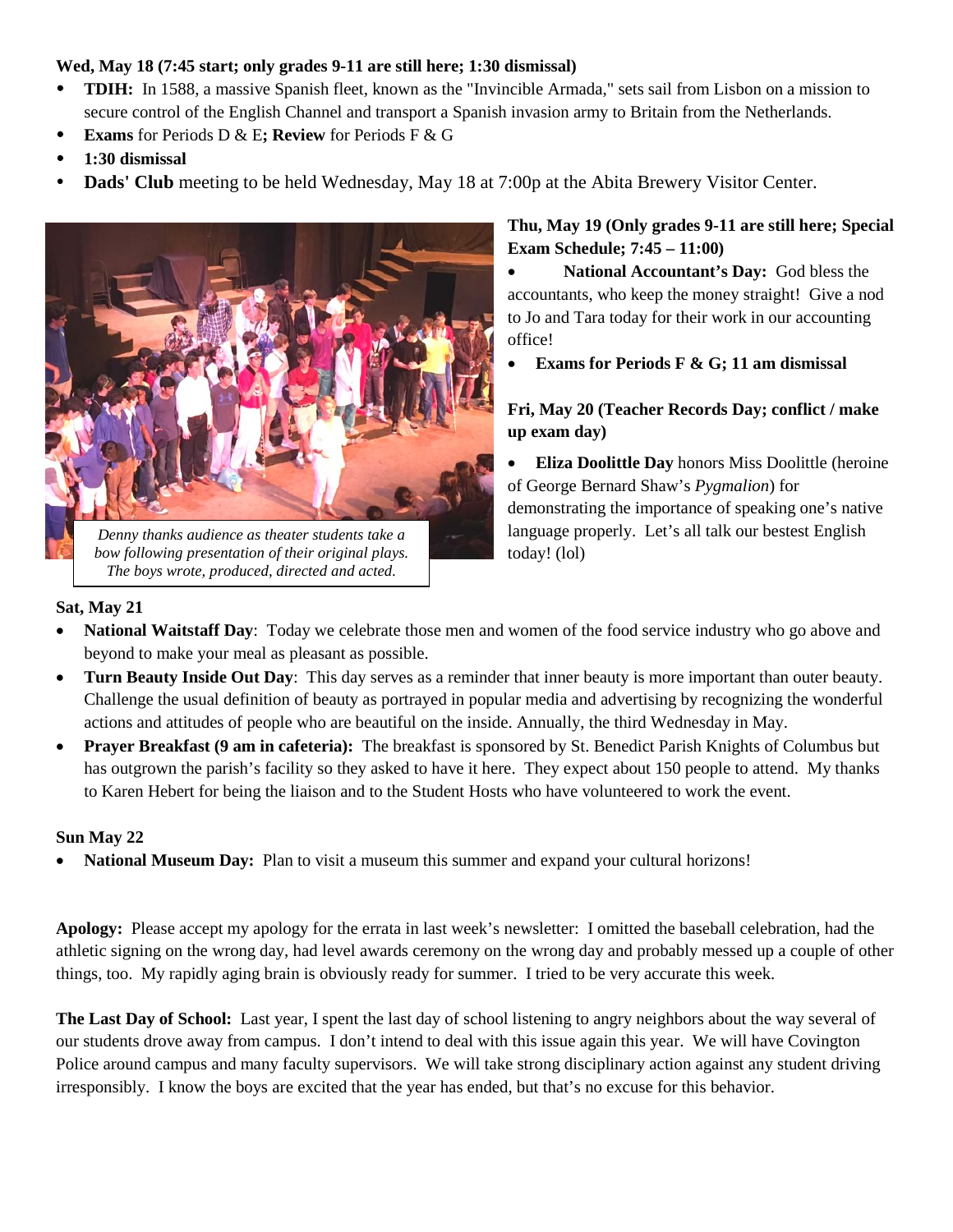**Very Good News Anniversary Dept:** Last week, the Executive Team of Hornbeck Offshore Services (all of whom are SPS dads) visited me and made their third installment on their five year pledge of \$500,000 and other in-kind support to sponsor our PLTW Engineering and Business Programs. I again am indebted to Covington-based Hornbeck Offshore (NYSE:HOS) and its top executives for supporting our professional curricula here at SPS**. I would again like to publically recognize and thank Hornbeck Offshore, Todd & Donna Hornbeck, Jim & Pam Harp, John & Nikki Cook, Tim and Lisa McCarthy and Sam & Jill Giberga for their most generous donations**. I am again humbled and honored by the faith that HOS is placing in SPS to enhance our already prodigious STEM initiatives, especially in engineering. Hornbeck, headquartered in Covington, is a leading provider of marine transportation services to exploration and production, oilfield service, offshore construction and military customers. We are committed to working with HOS to enhance our engineering, business, and robotics programs, thus making their investment a solid one in the future of their industry. For information on HOS, visit: <http://hornbeckoffshore.com/>



*Student Council pressure washes Wolf Dome to prepare for graduation*

## **Alum Milestones:**

- Patrick Francis graduated from Mississippi State University with a BFA in Graphic Design
- John Savoie will graduate on May 19 from LSU Medical School with a Doctor of Medicine degree.
- Jackson Fos graduated from Spring Hill with a BS in science
- And our LSU grads from last Friday:
	- o College of Art & Design: Kegan Lapuyade
	- o E.J. Ourso College of Business: Stuart Adams, Peyton Blank, Trent Domingue, Thomas Domingues, Patrick Duncan, Jeffrey Duplantier, David Eberts, Adam Grashoff, Charles Andrew Guin, Chase Jenkins, John-Michael McIntire, Taylor Napolitano, Tim Pearce, Will Syll
	- o College of Engineering: Aaron Allain, Josh Brunet, Grant Caldwell, Austin Frosch, William Tom Harper (magna cum laude), John Peter Meibaum, Taylor Rayer, Jackson Ward
	- o College of Human Sciences and Education: Lance Engolia, Nicolas Wible (magna cum laude)
	- o College of Humanities & Soc Sci: Alex Asaro, Andrew Mullet (magna cum laude), Allan Parr, Patrick Voelker
	- o Manship School of Mass Communications: Sam Bachrack, Justin DiCharia (summa cum laude)
	- o College of Science: Joseph Bradford, Josue Breaux, Joshua Frank (cum laude), Peter Harvey (cum laude), Nathan Kersker, Ryan Maggio, Andrew Mullet, Evan Sica (summa cum laude), Matthew Stumpff
	- o Graduate School: Thomas Lorando

#### **Musings on Last Week:**

- **Student Council:** Thanks for the treat the Council supplied to faculty and staff on Mon morning; the personally distributed PJ's Coffee was great! And the boys gave up their Thursday afternoon to pressure wash the Wolf Dome and Horack Pavilion. I was very impressed as it was a lot of hard work –which was sorely needed. And on Sat, SC VP Oliver Sibley came to campus with his leaf blower to spruce up sidewalks and other areas prior to graduation.
- **Band Awards Ceremony** went very well. Congratulations to Andrew Moran, Director of Bands. In case you didn't hear, Andy Anderson will join Ruston Keller as drum major for the Marching Wolves next year.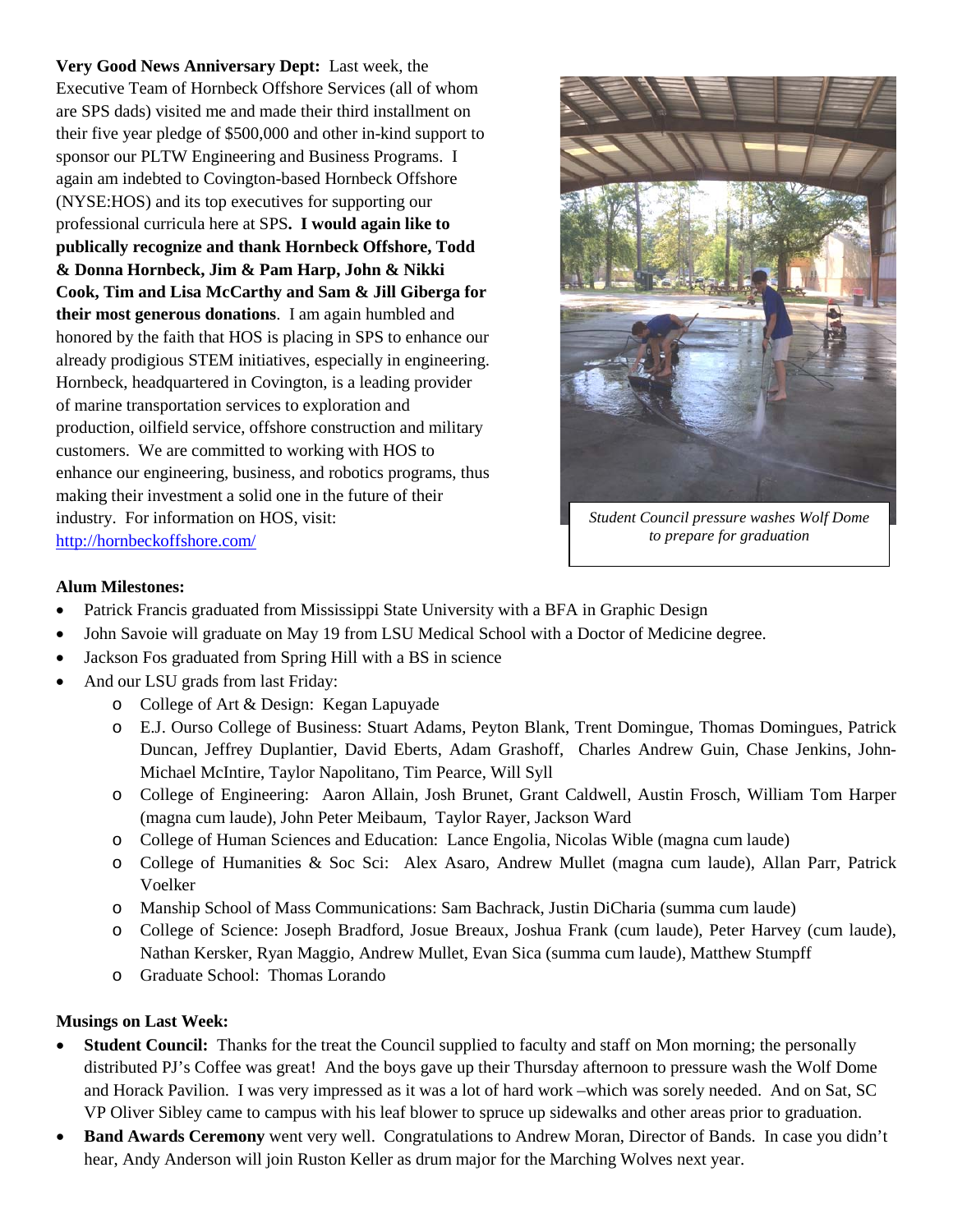- **Academic Awards Ceremonies** went very well. Special thanks to Claire Coutrado, Karen Hebert, Trevor Watkins, Joe Dickens and counselors for all of their hard work in getting hundreds of awards ready.
- **Athletic Awards** ceremony went very well. Thanks, Craig Ketelsen, Claire Coutrado, Carol Barcelona for ALL of your hard work. Special congratulations to:
	- o **Andrew Mercante:** C.L. Marcotte (Scholar Athlete)
	- o **Nick Gordon & Kenny Sears:** Eddie Polk (Dedicated athlete)
	- o **Harrison Prieto & Deonte Sorapuru:** Jimmy Dunn (Outstanding Athlete)
	- o **Jacob Broussard, Brandon Eberts, Lucas Schmitt, Joe Chuter, Jordan Dominguez, Oliver Guice & Kyle Schech:** Jason Whittle Awards (selfless, enthusiastic, team-oriented)
	- o **Tim Bedford & Eric Coston:** Junior Athletes of the year
	- o **Corey Williamson & Taylor Lacoste:** Sophomore Athletes of the year
	- o **Nick Stanton & Brandon Stein:** Freshmen Athletes of the yea
	- o **Wayne Galloway:** Pre-Freshman Athlete of the year
- v **Athletic Signings:** Thanks to Karen Hebert for orchestrating 8 college athletic signings on Thursday. Congrats to Spencer Albright (Track at Spring Hill;) Oliver Guice (Track at Birmingham Southern), Kurt Shiell (Tennis at Spring Hill), Michael Boudreaux and Austin Wiles (Soccer at Christian Brothers University in Memphis), Nick Isolani (Soccer at Rhodes College), Jonathan King (Soccer at Spring Hill) and Colin Ross (Soccer at Fort Lewis). Congrats to all of our college athletics signees!
- **Baseball Wolves** also celebrated their season on Thursday evening.
- **Drama Classes' Original One Act Plays and Video Projects** played to an appreciative audience on Thursday night. The young playwrights and actors acquitted themselves in an exemplary manner.
- **Senior Parents and Teachers** staged a very successful, enjoyable and well-attended Grad Night. The Class of 2016 passed a good time – and left with lots of loot!
- **Mothers Club Bookstore Sale** was a huge success! Congrats!
- *The Maelstrom:* Congrats to Brad Guillory, the Beowolves and editor Cray Pennison for an excellent spring issue of our literary and art collection. Some great writing! Get a copy and read it!
- **Guerilla Wolves:** Thanks to Brad Guillory, Mike Homes, Brandon Gallego & John Meyers for arranging to have our graduation LIVE STREAMED over You Tube! Fantastic!
- **St. Joseph Seminary College Graduation:** All went well. We were happy to extend use of our facilities to them during their time of need. Archbishop Aymond, Abbott Justin, Seminary College President Father Gregory and all the assembled dignitaries and guests extended their appreciation. I am grateful to Shellie Campo for coordinating this event and to Andrew Moran for working the sound.



• **End of Year Celebration:** Thanks to Mothers Club for organizing Friday evening's event for staff and families. A good time seemed to be passed by all.

• **New Arch Dedication:** A very nice ceremony by the Class of 2016!

• **Wolf Tracks:** Congrats to Danielle Lavie for an excellent mid-month edition!

• **105th Commencement Ceremony of the**  Saint Paul's School: Whew. It's over. It was great. Thank you**.**

**Teresian Sisters:** The 14<sup>th</sup> Annual Teresian Sisters rock 'n' Bowlarama will take place at Mid City Lanes/Rock 'n'Bowl in New Orleans, Sunday, June 5, from 6-9 pm. The money raised will go to support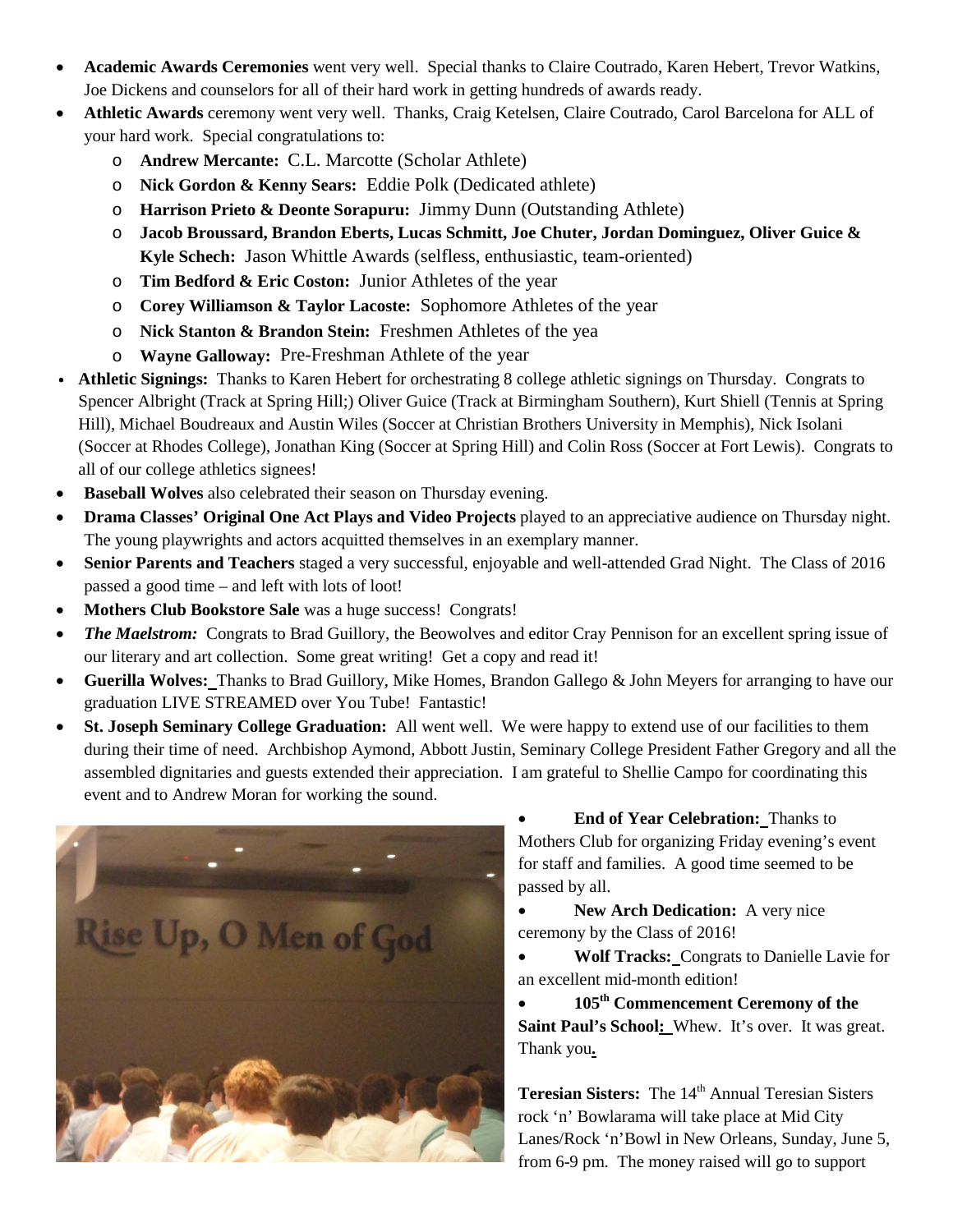their retired and elderly Sisters as well as their ministries. This will be a fun-filled adult evening where participants will have the opportunity to bowl, dance, enjoy good food and win prizes. The event is \$30 (\$35 at the door) and tickets can be purchased at the door. Must be 21 or older to attend. For more info, call Sr. Isabel at 985/893-1470. Good luck, sisters, with your event!

**Greater Lasallian World Dept:** I'm sure we are all moved by the daily news concerning the plight of Syrian refugees – and feel helpless to solve the problem. I was inspired, therefore, by the Lasallian world in Lebanon, who, together with a group of Marist Brothers, started The Fratelli Center that currently ministers to 70 poor children in Lebanon and from Syria. The work is amazing. Read about it at:<http://www.lasalle.org/en/2016/05/the-fratelli-project-god-is-very-good/>

**Looking for Sponsorships for Biomedical Sciences:** With our four year partnership with Touro Hospital and the Harry T. Howard Foundation having come to an end, we are seeking sponsorships for our Biomedical Sciences Program. Let me know if you are interested and know of some business that would be.

**May 10<sup>th</sup> Assembly:** I hope the students enjoyed the final President's Assembly on May 10 – almost exactly nine months since our first assembly on August 11. Here's some of what we did:

- Entered the gym listening to Jean-Joseph Mouret's "Rondeau" the same piece we listened to on August 11, a baroque piece of music which set the tone for our year of drama and excitement and majesty, and it certainly has been a year of drama, excitement and majesty! I reminded them that "baroque" means "rough pearl" and each of them began the year as a "rough" pearl and they were to spend the next nine months polishing that pearl so it shines brightly. I had them reflect if they did so.
- While junior **Lloyd Guillot** lit the prayer candle, we prayed for our newly graduated seniors as well as those who entered God's Kingdom since the last assembly: Mrs. Ruth C. Walker, grandmother of Rannie Walker and Mr. Albert Dresel, uncle of Matthew & McMahon Mahoney
- Recognized and congratulated our newest Eagle Scout: **Justin Lemoine**. I explained that attaining Eagle rank is quite an accomplishment. I then informed the students that a flock of eagles is called a convocation of eagles, so I had the SPS Convocation of Eagles stand – our Convocation is great!
- Recognized and congratulated junior **Nick Davis** and senior **John Cresson** (in absentia since seniors weren't there) on being chosen as Altar Server of the Year for their parishes, St. John of the Cross in Lacombe for Nick and Mary Queen of Peace for John. I'm very proud when our students continue to service their parishes in this ministry through their high school careers.
- Recognized and congratulated junior **Garrett Boyce** for being named Outstanding Catholic Boy for Most Holy Trinity Parish. I thanked Garrett for the Catholic example he is setting for our school and his parish.
- Recognized and congratulated the junior **Dylan Futrell** and senior **Christian Flick** (again, in absentia) for their showing in the Baton Rouge Law Association's Law Day Essay Contest: Dylan won first place (and \$125) and Christian won Honorable Mention. The essay had to be written on The Miranda Rights, since 2016 is the  $50<sup>th</sup>$ anniversary of the Supreme Court's Miranda v. Arizona decision. I reminded the boys of their Miranda Rights, which I'm sure they all know from TV: You have the right to remain silent, etc. I reminded the students that we have now won this contest for two consecutive years, as **Forge Mathes** won first place last year.
- Recognized and congratulated the State Science Fair Wolves for a great showing: 1<sup>st</sup>, Microbiology  **Joshua M. Devier & qualified for International Science Fair; 2<sup>nd</sup>, Embedded Systems - Alexander Nguyen and Alex Paille; 3<sup>rd</sup>,** Behavioral and Social Sciences - **Alexander Oliveri and Yehia Elkersh** and1st Place Louisiana Science Teachers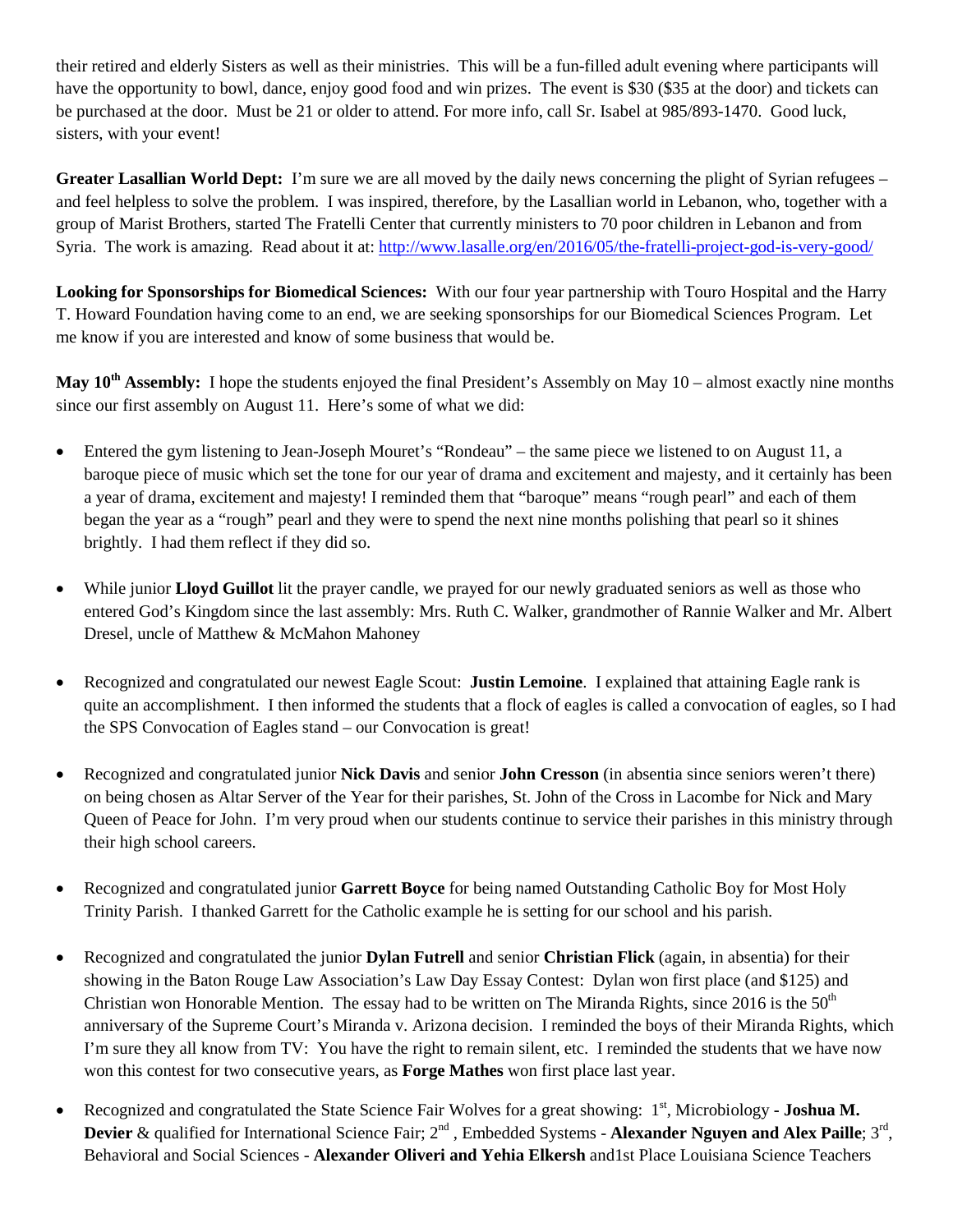Association for \$100; 4<sup>th</sup>, Chemistry - **Max Tepper and Shane Strander**; Honorable Mention, Energy, Chemical – **Tonner Dougherty** 

- Recognized and congratulated winners in the Scholastic Art & Writing Awards competition: **Patrick Napier: Silver Key in Nonfiction; Trey Hughes: Gold Key in Nonfiction; Ian Fried: Silver Key in Sci Fi/ Fantasy; Isaac Hebert: Honorable Mention in Fiction; Robert Baricev**: Honorable Mention in Flash Fiction
- Recognized and congratulated **Trey Hughes** for placing 3<sup>rd</sup> in the Ducks Unlimited Essay Contest and for having his essay published in a recent issue of the DU magazine. It's nice to have a published author among our students!



- Recognized and congratulated the Quiz Bowl Team for continuing to hold the Brother Bill Parsons Memorial tournament recently. After fierce competition, the Wolves finished in First Place, defeating Northlake Christian, Fontainebleau High and Lakeshore High. The closest competitor was more than 200 points behind SPS. Congrats to: **Luke Avenel, Sam Avenel, Adam Satterlee, Cray Pennison, Ethan Desforges, Will James, Jordan Edney, Alex Seese, Alex Oliveri, and Yehia Elkersh**. **Ms. Emilie Allen** moderates the team.
- Recognized and congratulated junior **Ruston Keller** for being named the Outstanding Junior ROTC cadet in the state of Louisiana by the Louisiana Chapter of the Sons of the American

Revolution. Ruston received a \$500 award and moves on to regional competition.

- Recognized and congratulated junior **Eric Coston** for winning 1600 meter and 3200 meter races at the Division I State Championship Meet. Two individual state championships for Eric. Wow!
- Recognized and congratulated senior **Kurt Shiell and sophomore Kent Shiell** for winning the Division I State Championship Doubles Match. Great!
- Recognized and congratulated all of **our baseball wolves** for a great season. Singled out the Varsity Team for another District 6 – 5A Championship. Great!
- I then projected emails I had received and never had the opportunity to share with the student body. Most concerned help our students gave during the March flooding. While Handel's Largo from Xerxes played (beautiful!), here's what the boys read:
	- o *My husband and I recently experienced flooding at our home. Thanks to the following young boys from your school who spent long hard hours of labor picking up debris that we had to get rid of after the flood. They were a blessing from God and I just wanted to express our thanks for all the help they gave us. My husband is 73 & I am 69, so it would have been difficult to get this done unless we would have hired someone. So thank them again for us. Their names are: William Robinson (9th) Preston Scott (9th) Rhett Ibos (9th) Beau Taranto (9th)*
	- o *I thought you would appreciate this. Junior Josh Sherer's home was flooded, so I sent out a text to his group of friends that they could use some help yesterday. One by one, they came rolling in, tore out all the carpet, lifted and moved things, all the heavy work. Joanne was close to tears from the kindness. It was a beautiful thing. I said to Joanne, "People often ask if a St Paul education is really worth it, I think today it was." Good men, as it was not "boys" that showed up yesterday.*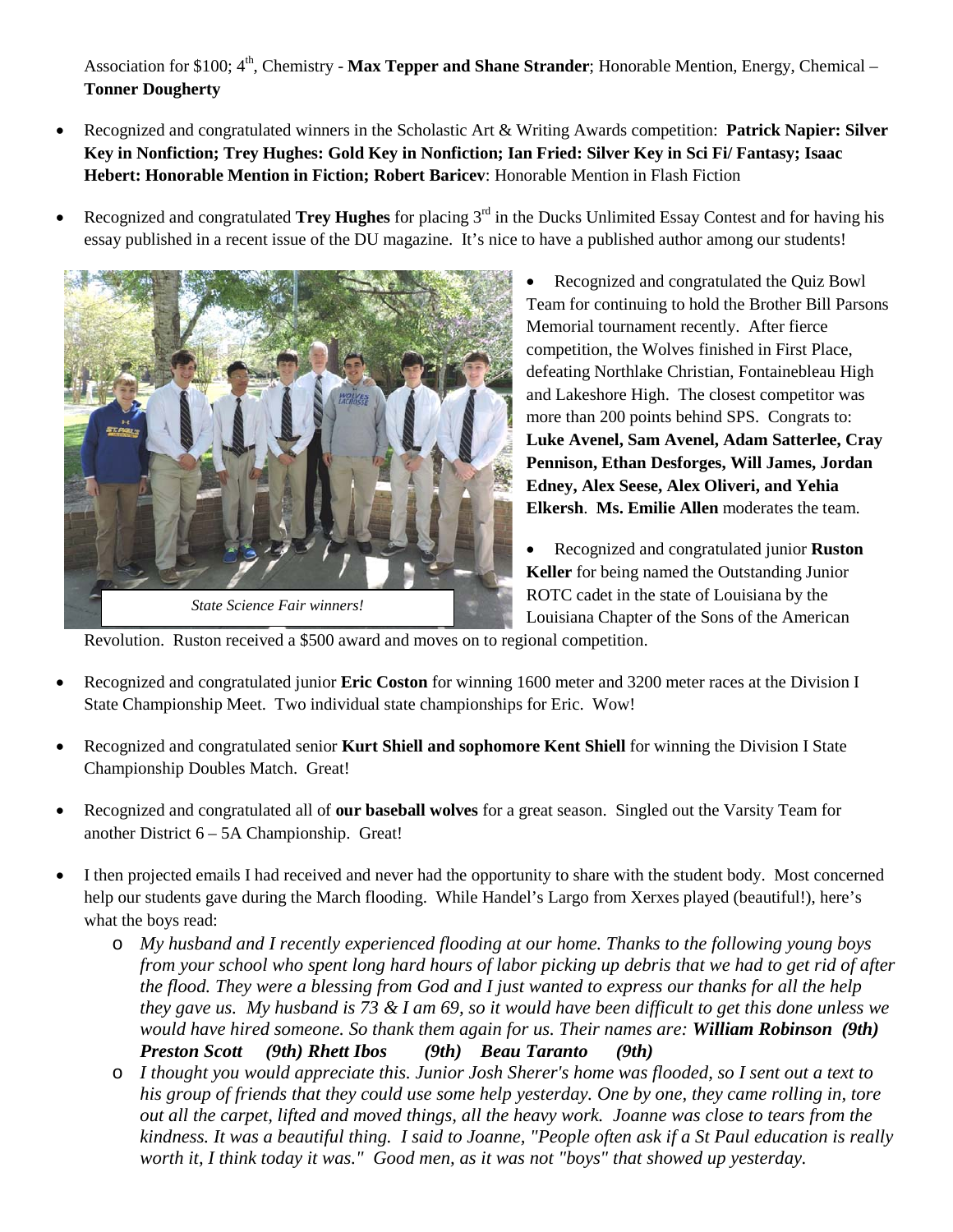- o *We would like to thank the boys from St. Paul's who came to help us on Saturday March 19th with clean up after the March 11th flood. They worked tireless with this big job, and for these old folks it was a great blessing and they would not even stop for a drink of water. They and you or in our prayers. They were William Robinson, Preston Scott, Rhett Ibos, Beau Taranto, Christian Roberts, and Carter Elie. Sincerely and again THANK YOU AND THE BOYS*
- o *In the early 1990s, I was an SSA student and St. Paul's cheerleader. I just wanted to take a moment to share with you how one of your students helped us. Jacob Yancey spent the day at our home...and under it...power washing the mud and sludge that the river rolled in. When I asked Jacob if he needed service hours for school, he said (with a smile on his face) that no he had already done all his required hours and he was just here out of the kindness of his heart. I laughed and asked if there was anything he would like in return...he said Taco Bell. Aside from his terrible taste in restaurants, he was a complete joy to have around and a great roll model for all the 7th grade St. Peter boys that will be at St. Paul's next year. If they follow Jacob's example, then you are going to have some great kids starting 8th grade. Jacob didn't hesitate to do the work and had a great attitude. I can't imagine too many high school boys wanting to do this on their day off but he did and it meant so much to my family.*
- o I told the boys how proud I was of them and how this is what Saint Paul's is all about making the world a better place. There were more emails, but I only had time for the above. #veryproud



*Patrick, John, Addison, Adam & Noah are recognized for their work with the Baton Rouge Teen Court Program.*

• Since we were running out of time, I called everyone's attention to the empty bleachers where the seniors sit and said it was time to fill those places. I asked the juniors if they were ready to assume the mantle of leadership at SPS; if they were ready to be role models for the student body; if they were ready to accept the rights, privileges and responsibilities of being seniors. They resoundingly replied "Yes, Brother, I'm ready!" I then said: *By the authority vested in me by the Brothers of the Christian Schools, the Board of Directors of the Saint Paul's School, the Catholic Archdiocese of New Orleans and the State of Louisiana, I recognize and honor these young men as the Saint Paul's Senior Class of 2017 – the sixth class of our second century. With this* 

*recognition go all the honors, privileges and responsibilities that being a senior imparts. For they are a chosen people, a royal priesthood, living stones building the edifice of the Mystical Christ and fulfilling the Lasallian Mission of Saint Paul's School in our age. Done in Covington, Louisiana on this 10th day of May, in the year of Our Lord, 2016.* The juniors then rose and moved into the senior section – while singing "Rise Up O Men of God", thus officially commencing their senior year. It was a moving experience.

- As is our custom, we then sang a rousing rendition of the fight song it was moving and wonderful, followed by "Mercy" which was moving and wonderful, too!
- I then treated the assembly to the final selection from Handel's *Messiah:* "The Amen" and marveled how Handel, for 3 minutes and 46 seconds, took one word and make an incredible musical statement to end his masterpiece. It was a fitting end to our year.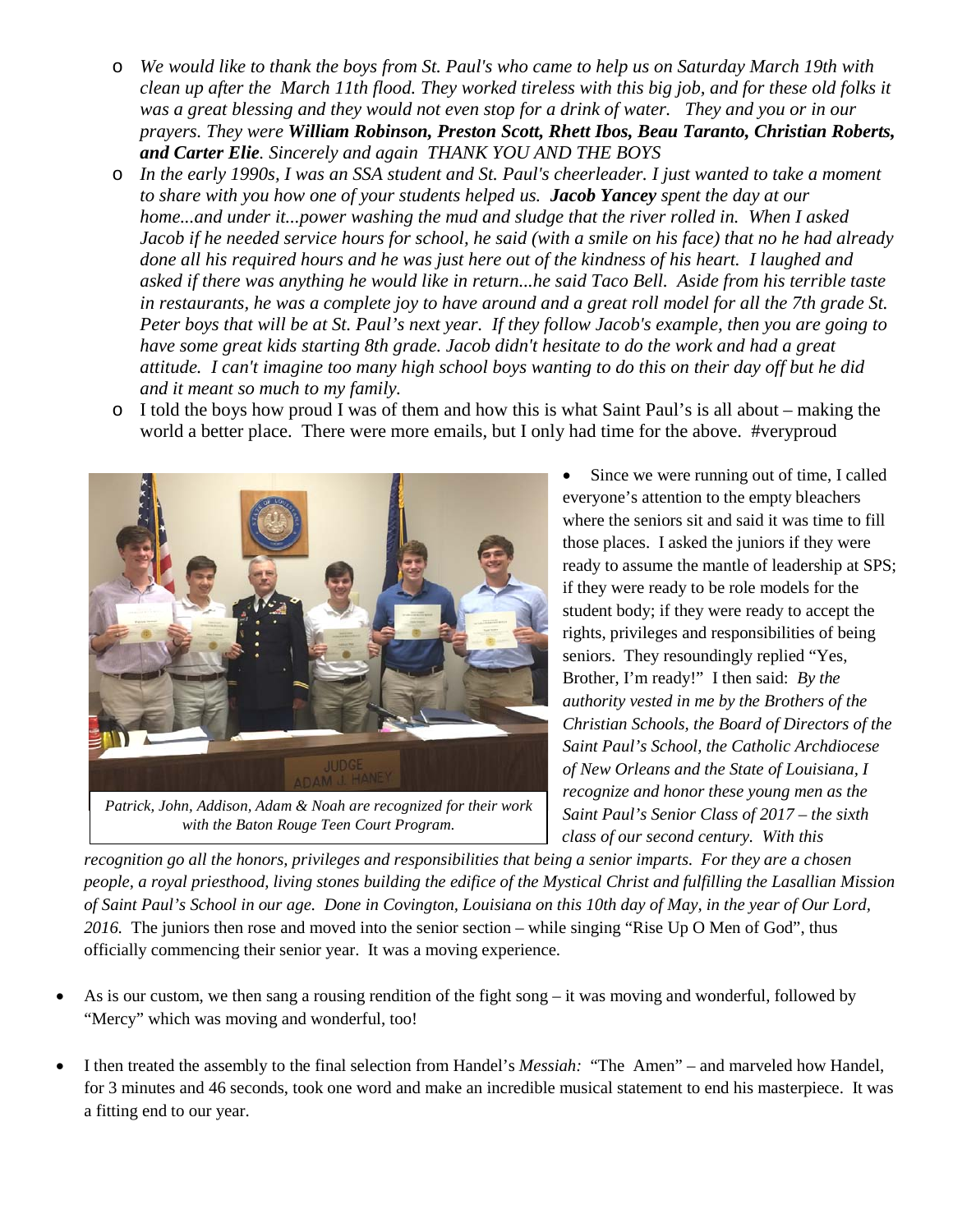• I then thanked the student body for a great year and closed by apologizing if I omitted recognizing anyone during year and for anything I did, did not do, said, did not say or anything else that offended them. I invited any student to come sit and talk with me about how I can do better. As junior Bam Barreiro extinguished the prayer candle, I reminded the students of their obligation to love and serve the Lord and each other both now and throughout the summer. We exited to the strains of Mouret's "Rondeau", leaving the gym for the last time for 2015-16. It was a wonderful assembly! I had a great time!

# **Looking Ahead for Those Who Are Returning Next Year:**

- Tuition for 2016 17 is due on June  $1^{st}$ ; the first payment for bank financed tuition is also due June  $1^{st}$ . Students will not receive their schedules in July and cannot start school in August if tuition/bank loans are not current.
- **If your son is registered for next year and you change your mind during the summer about his attending SPS, PLEASE let me know AS SOON AS POSSIBLE.**
- **Summer reading assignments are on our website.**
- **BE VIGILANT during the summer – there are many temptations that will face your sons this summer.**
- **Monday, August 8, is the first day of school**. This is a full day of instruction. Attendance is expected.
- A complete 2016 17 school year calendar is posted on the website. Be informed that the state has tightened the attendance policy and Saint Paul's is complying. PLEASE DO NOT SCHEDULE VACATIONS DURING SCHOOL TIME.

**I'm Still Begging:** I had an excellent response last week! Thanks to those who each week respond to my request. But PLEASE – I need everyone's help, **including alumni and grandparents**. For clarity, I offer the following:

- Almost **all private schools conduct annual funds**; many are high pressured; ours is not.
- The Annual Fund funds tactical, short term projects, e.g. technology, special programs (e.g. engineering). The Capital Campaign funds large infrastructure projects (the \$4 million La Salle Hall renovation.)
- You may "pledge" your gift and pay later or in installments (monthly, etc.). **More and more families are using automatic credit card monthly payments of \$10 or \$20 dollars.** WONDERFUL!
- Gifts of stock are welcome.
- **No gift is too small. I repeat: no gift is too small!** What's important is that everyone participates.
- If you are contributing to the Capital Campaign or financially supporting SPS in some other way, I understand! Thanks. Can you send \$10 to Annual Fund so I can show an increase in participation?
- Please consider helping if you have not already done so and are in a position to do so. Many thanks!

**WE NEED GRANDPARENT SUPPORT!** Several grandparents approached me on GP Day about donating and asked why they aren't solicited like other schools do. I replied that we need and welcome their support and they all replied that they would contribute. **If you would like to inform your son's grandparents of the drive, please do so – or provide me with an address and I'll personally appeal. I'll send them a nice "thank you" note, too!** Even a small donation (\$5!) is welcome.

**Dress and Grooming Rules:** We will insist that students follow the dress code through the last second of the school year. Parents – please examine your son's dress before he leaves for school.

**Awards:** I consider awards ceremonies the best of times and the worst of times. Certainly, the incredible accomplishments by our students evidenced last week constitute the best of times. Please know I am sensitive to students who did not receive an award. I will look for ways to recognize the wonderful things done by our students who didn't make "the final cut."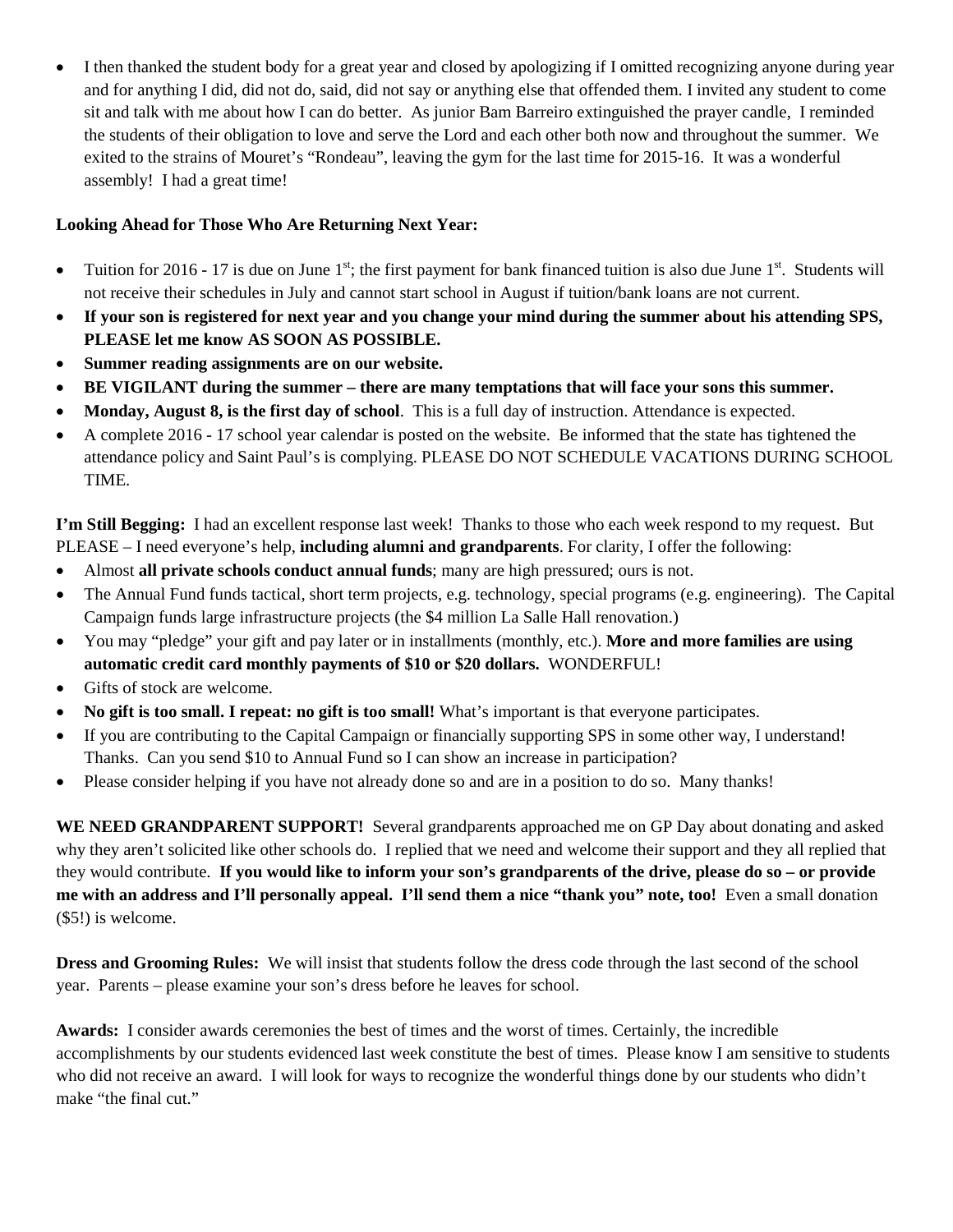**Exam Schedules: 12th and 8th grades are finished.** Exam schedules for Grades 9-11 are printed below. Thursday will be here soon, so hang in there!

## **Monday, May 16**

| 8:30          | Students report to Period A for Announcements |
|---------------|-----------------------------------------------|
| $8:45-9:15$   | 9-11 Level Award Assemblies                   |
| $9:25-10:55$  | Period A Exam                                 |
| $11:00-11:45$ | Period B Exam Review                          |
| 11:45-12:35   | Lunch                                         |
| $12:40-1:30$  | Period C Exam Review                          |
| 1:30          | Dismissal                                     |

## **Tuesday, May 17**

| $7:45-7:55$   | Prayer, Roll and Announcements |
|---------------|--------------------------------|
| $7:55-9:25$   | Period B Exam                  |
| 9:25-9:35     | <b>Break</b>                   |
| $9:40-11:10$  | Period C Exam                  |
| $11:10-11:55$ | Lunch                          |
| 12:00-12:40   | Period D Review                |
| $12:45-1:25$  | Period E Review                |
| 1:30          | Dismissal                      |
|               |                                |

# **Wednesday, May 18**

| $7:45-7:55$   | Prayer, Roll and Announcements |
|---------------|--------------------------------|
| $7:55-9:25$   | Period D Exam                  |
| $9:25-9:35$   | <b>Break</b>                   |
| $9:40-11:10$  | Period E Exam                  |
| $11:10-11:55$ | Lunch                          |
| $12:00-12:40$ | Period F Review                |
| $12:45-1:25$  | Period G Review                |
| 1:30          | Dismissal                      |
|               |                                |

# **Thursday, May 19**

| Prayer, Roll and Announcements |
|--------------------------------|
| Period F Exam                  |
| <b>Break</b>                   |
| Period G Exam                  |
| Dismissal                      |
|                                |

# **Look Ahead**

- May 16 Pre Freshmen Promotion Ceremony (6 pm in BAC)
- May 17-19- Exam Special Schedules
- May 20 Teacher records day

**On a personal note, my time management skills have fallen apart lately (if, indeed, I ever had any to begin with) so I'm WAY behind in sending "thank you notes" for annual fund gifts, responding to emails and phone calls.** I'll get to the thank you notes as soon as school is out (I tried rushing a few last week and made mistakes.) But keep calling and emailing. The squeaky wheel gets the grease – or some sort of cliché like that.

Know of my prayer for you and your family. Again, thanks for being part of the 2015 - 16 edition of Saint Paul's – which is rapidly drawing to a close.



*Tristan explains his capstone Biomedical IV project: his internship with the Jefferson Parish Coroner's Office. I've never heard of an autopsy referred to as "cool" until Tristan did so.*